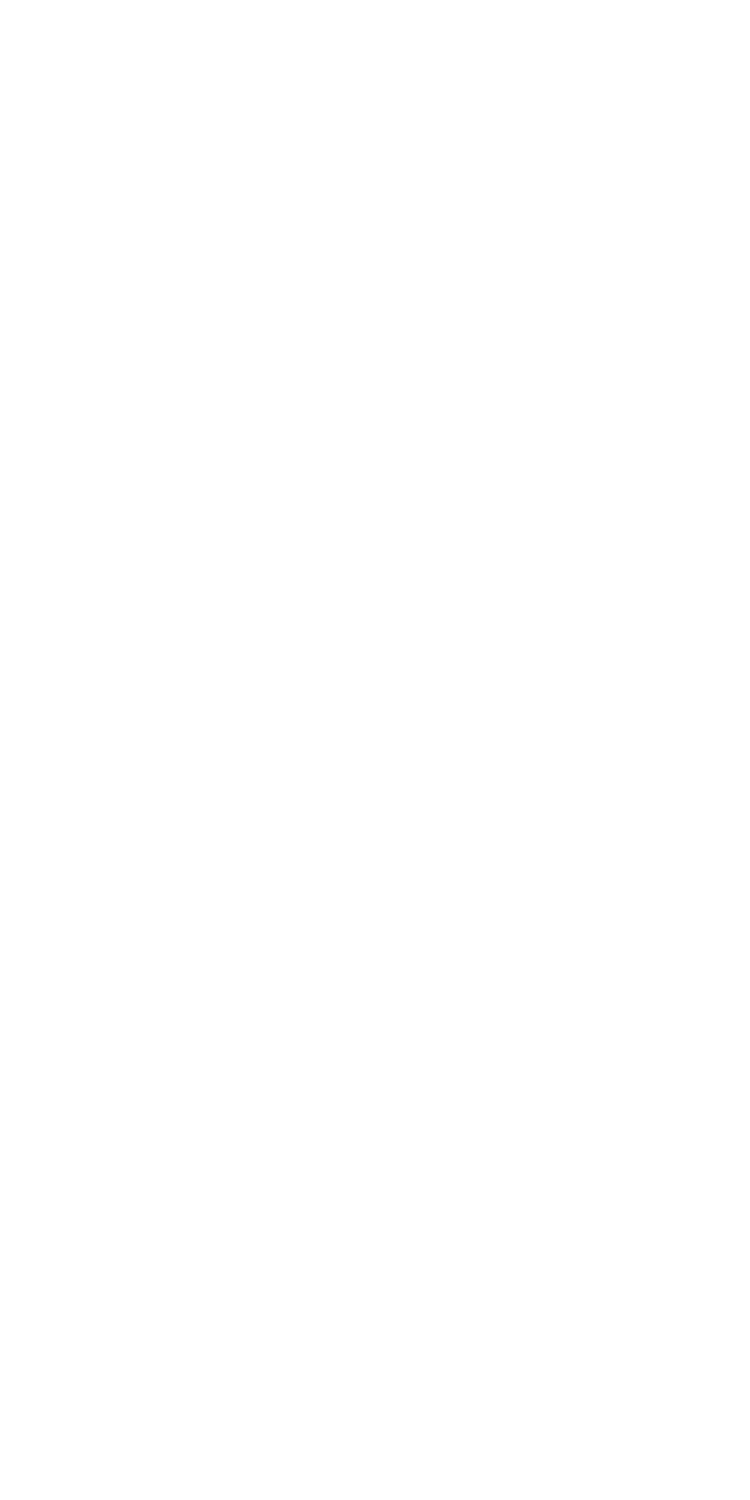# **EIGNUNGSPRÜFUNG ALS RECHTSANWALT** *APTITUDE TEST AS AN ATTORNEY AT LAW*

**ESAME DI IDONEITÀ ALL'ESERCIZIO DELLA PROFESSIONE DI AVVOCATO IN GERMANIA** 

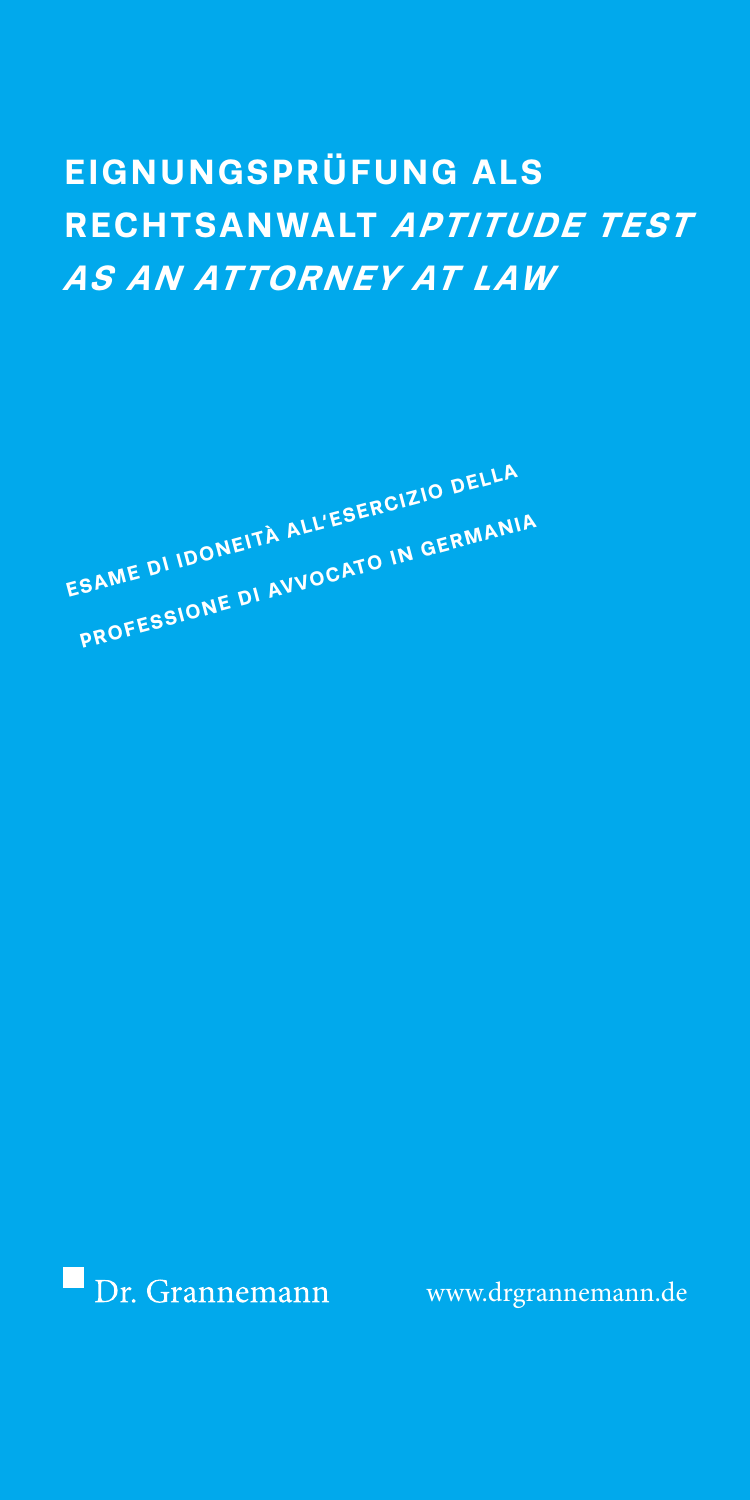## **DATES**

- EP 1 Civil Law 1 Sat 14.03.2020, 10.00 - Sun 15.03.2020, 17.00
- EP 2 Civil Trial Law 1 Fr 03.04.2020,10.00 - Sun 05.04.2020, 17.00
- EP 3 Civil Law 2 Sat 25.04.2020, 10.00 -Sun 26.04.2020 17.00
- EP 4 Commercial Law and Company Law Sat 16.05.2020, 10.00 - Sun 17.05.2020, 17.00
- EP 5 Civil Trial Law 2 Sat 06.06.2020 10.00 - Sun 07.06.2020, 17.00
- EP 6 Mock Exam Sat 27.06.2020, 10.00 - Sun 28.06.2020, 17.00
- EP 7 Criminal Law

Sat 26.09.2020, 10.00 - Sun 27.09.2020, 17.00

EP 8 - Criminal Procedure Law - Short Lecture Training - Professional Law Sat 24.10.2020, 10.00 - Sun 25.10.2020, 17.00\*

## LOCATION

Ibis Messe- West-Hotel, Frankfurt a. M. / Berlin, AVZ Logenhaus

## **LECTURERS**

Dr. Axel Grannemann, Rechtsanwalt Matthias Bieling, Richter am AG Dr. Christoph Brückner, Staatsanwalt Anne-Kristin Franke, Richterin am OLG, Stefan Peitscher, RA/Hauptgeschäftsführer RAK Hamm,